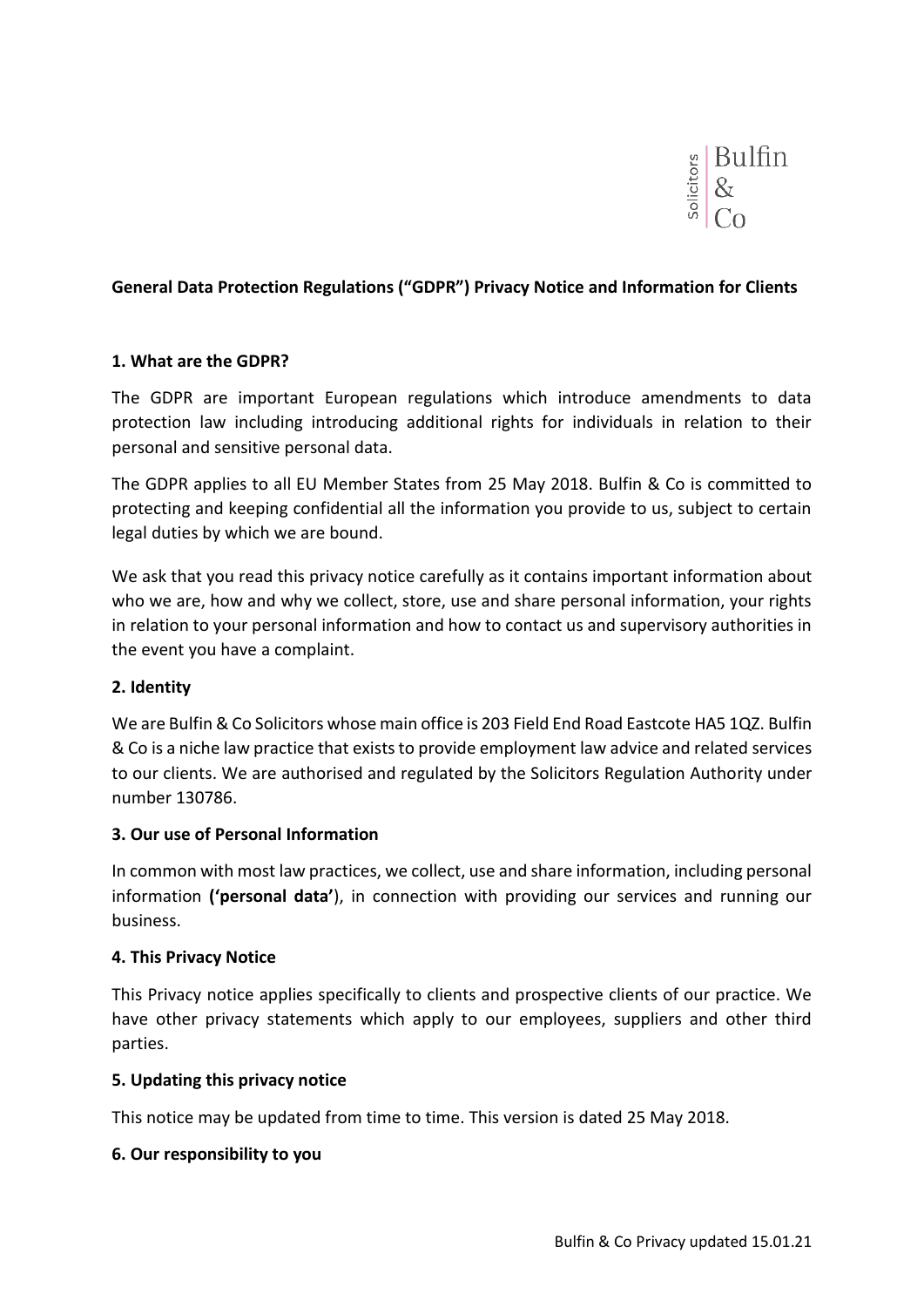We process your personal data in our capacity as a controller. This means that we are responsible for ensuring that we comply with relevant data protection laws when processing your personal information.

# **7. What is personal data?**

- 7.1 '**Personal data**' means information which relates to a living person who can be **identified** from that data (a '**data subject**') on its own, or when taken together with other information which is likely to come into our possession. It includes any expression of opinion about the person and an indication of the intentions of us or others, in respect of that person. It does not include anonymised data.
- 7.2 This policy applies to all personal data whether it is stored electronically, on paper or on other materials.
- 7.3 This personal data might be provided to us by you, or someone else (such as an employer, your doctor, or another agency), or it could be created by us. It could be provided or created during the course of conduct of your matter or before or after its conclusion. It could be created by us or by a third party directly or indirectly involved in your matter.

## **8. How we define special categories of personal data**

'**Special categories of personal data**' are types of personal data consisting of information as to:

- your racial or ethnic origin;
- your political opinions;
- your religious or philosophical beliefs;
- vour trade union membership:
- your genetic or biometric data;
- your health;
- your sex life and sexual orientation; and
- any criminal convictions and offences.

We may hold and use any of these special categories of your personal data in accordance with the law.

# **9. The personal information we collect, use and share In the course of providing services to you**

We collect the following personal information when you provide it to us:

 Name, address, date of birth, contact information (telephone and email where appropriate)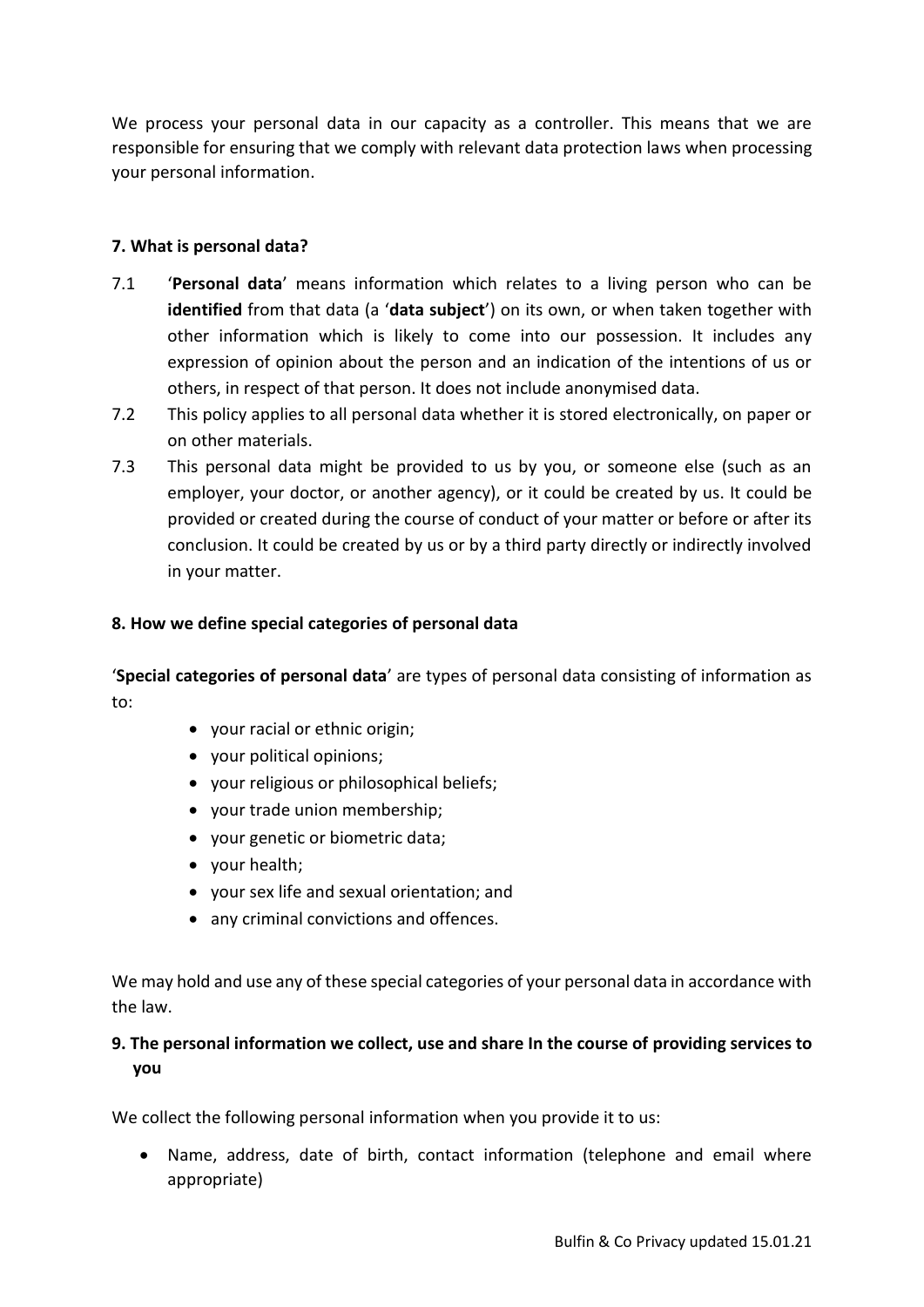- National Insurance number (where appropriate)
- $\bullet$  Identity information and documentation
- Employer or former employer identity
- Salary information
- Additional information in relation to your employment to enable us to advise you and progress your case. This may include special categories of personal information.
- Banking information

We use your personal information primarily to enable us to provide you with a legal service in accordance with your instructions. We also use your personal information for related purposes including identity verification, administration of files, updating existing records if you have instructed the firm previously, analysis to help improve the management of the firm, for statutory returns and legal and regulatory compliance.

The information will be held in hard copy and/or electronic format. You are responsible for ensuring the accuracy of all the personal data you supply to us, and we will not be held liable for any errors unless you have advised us previously of any changes in your personal data.

We will only take instructions from you or someone you authorise in writing. Where you are acting as an agent or trustee, you agree to advise your principal or the beneficiary of the trust that their personal information will be dealt with on these terms.

If we are working on your matter in conjunction with other professionals who are assisting you including experts, trade unions, medical practitioners etc., we will assume, unless you notify us otherwise, that we may share and disclose relevant personal data and information about your matter to them, if we feel it is appropriate and necessary.

On occasions we ask other trusted companies to provide typing, costing, photocopying or other support work on our files to ensure that this work can be done promptly. We will always obtain a confidentiality agreement with these outsourced providers to ensure that they keep the information sent to them securely and confidentially. All routine typing, costing and photocopying is undertaken in-house. We use a private, secure, cloud computing service to assist us in processing and protecting your information and keeping it secure from the risks of cybercrime and fraud. All IT providers we use are subject to strict confidentiality agreements with this firm and we will ensure that they meet GDPR obligations in relation to the service they provide to us.

We use a third party service provider to manage the firm's contact database via our website and deliver emails to inform you about our services, legal developments and updates. You can control the information you receive through our direct marketing function by using the "Managing your preferences" option at the bottom of the emails. If you no longer wish to receive marketing emails relating to our services by email or post, you can unsubscribe at any time by using the "Unsubscribe" option on the email footer. Your data will be deleted after 30 days of you unsubscribing.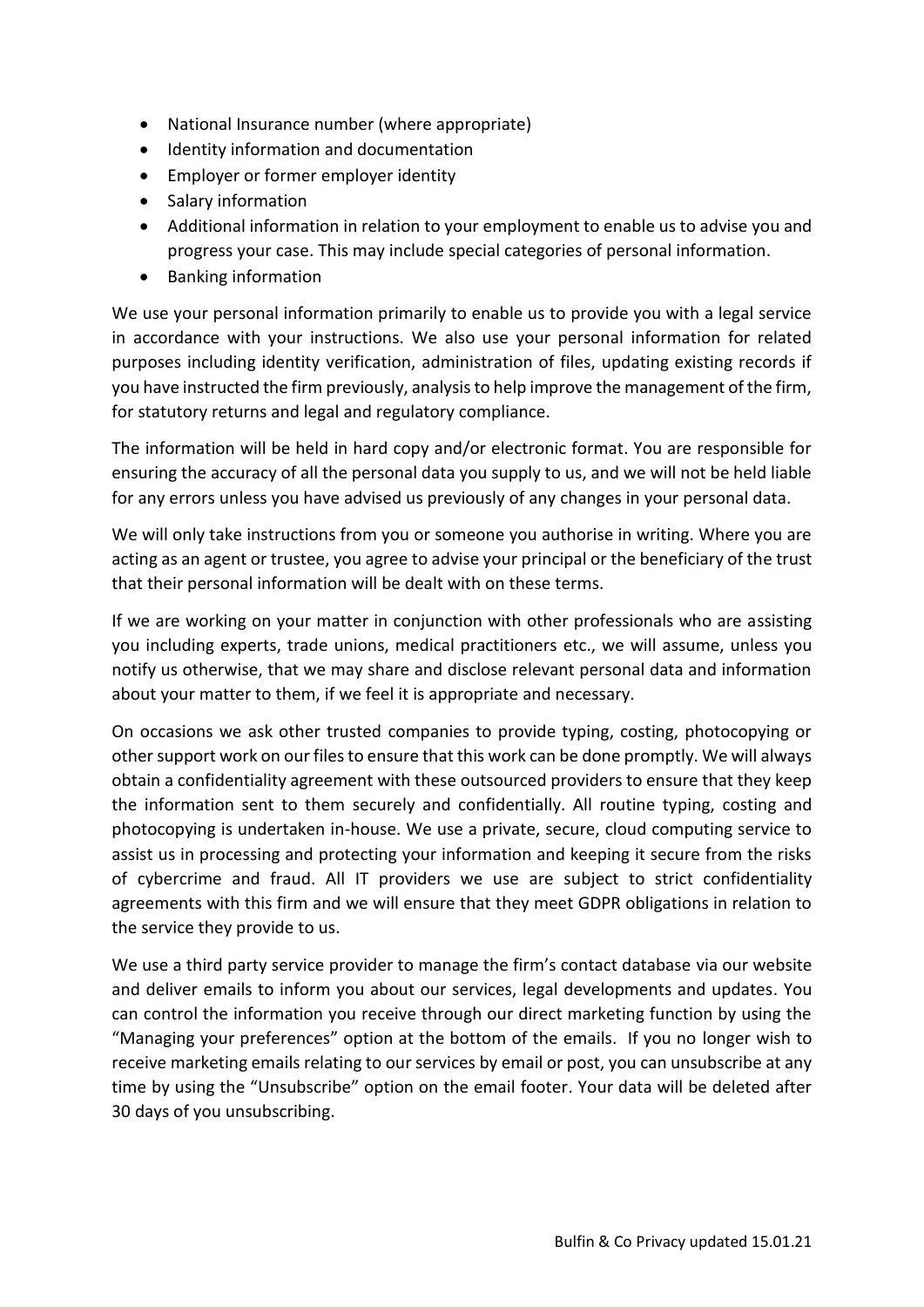All of the personal information you provide to us is kept in the UK; we will not transfer any of your personal data to another country outside the UK unless you specifically instruct us to do so.

There may be occasions when we are under a legal duty to share personal information with law enforcement or other authorities, including the Solicitors Regulation Authority or the Information Commissioner. Occasionally some of our client files may be audited strictly confidentially by external auditors or examiners to ensure we meet our legal, quality and financial management standards. Some information may be disclosed to our professional indemnity insurers and to our financial auditors if required. Unless you tell us otherwise we will assume you have no objection.

You may object at any time and refusing your consent will not affect our work for you. We will not submit files for external audit or disclose personal information to directories where there is particularly sensitive material.

We will not share your personal information with any other third party and will not issue any publicity material or information to the media about our relationship and the work we are doing for you without your explicit consent.

# **10. How long your personal data will be kept**

We will hold your personal data including your name, address and contact details plus your file of papers for a period of six years from the completion of your matter. After this period of time, your file of papers including the electronic file, will be destroyed confidentially without further reference to you, unless we contact you to confirm other arrangements or you contact us to request your file of papers at an earlier date.

In order to meet our regulatory requirements, we may be required to retain basic information about you to include your name, address and date of birth on our electronic database for a longer period of time.

## **11. Reasons we can collect and use your personal information**

Depending on the nature of the personal data, we rely on the following lawful bases to collect and use your personal data:

- (a) Your consent
- (b) Contractual obligations
- (c) Legal Obligations
- (d) Legitimate interests

## **12. Your rights Under GDPR**

Under certain conditions, you may have the right to require us to:

- provide you with further details on the use we make of your personal information
- provide you with a copy of the personal information we hold about you